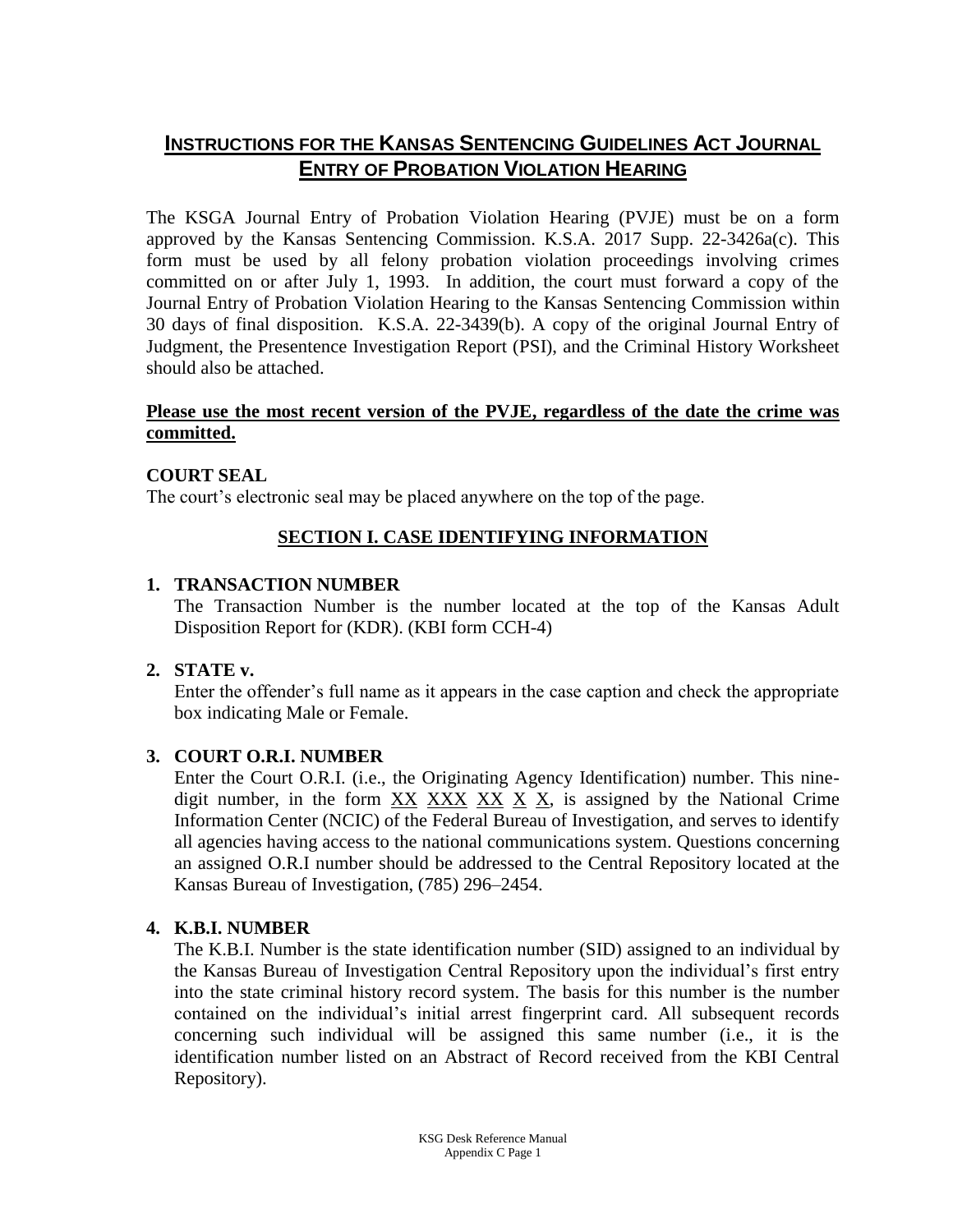# **5. COUNTY**

Enter the name of the county in which the motion to revoke was filed.

## **6. COURT CASE NUMBER**

Enter the official district court case number in the present case in this box and on top of each additional page.

# **7. JUDGE AT VIOLATION HEARING**

Enter the name of the district court judge who presided over the revocation proceeding in the present case.

## **8. DATE OF VIOLATION HEARING**

Enter the date that the hearing on the motion to revoke probation was held in the present case.

## **9. DEFENSE COUNSEL AT VIOLATION PROCEEDING**

Check the applicable box. Please print the name of Counsel retained or assigned by the Court if applicable.

# **10. AGENCY REQUESTING HEARING**

Check the applicable box.

# **11. REASON FOR VIOLATION HEARING**

Check the applicable box.

# **SECTION II. ORIGINAL CONVICTION AND SENTENCE INFORMATION**

# **1. ORIGINAL SENTENCING DATE**

Enter the date of the sentencing for the crime giving rise to probation.

# **2. ORIGINAL JOURNAL ENTRY**

The original Journal Entry must be attached to the Probation Violation Journal Entry.

Check this box indicating that the required Journal Entry is attached.

# **3. NAME OF ORIGINAL SENTENCING JUDGE**

# **4. NAME OF PRIMARY OFFENSE OF CONVICTION**

Enter the descriptive name of the Primary offense (i.e., Attempted Burglary/Dwelling, Possession of Cocaine, etc.). The PRIMARY offense is the most serious on-grid offense of conviction. In this same box, enter the Count Number of the Primary offense.

# **5**. **IF THE CRIME IS A DRUG OFFENSE**

Check the box for the statute in which the drug is listed and write the name of the drug. If the drug crime is drug distribution or possession with intent to distribute, write the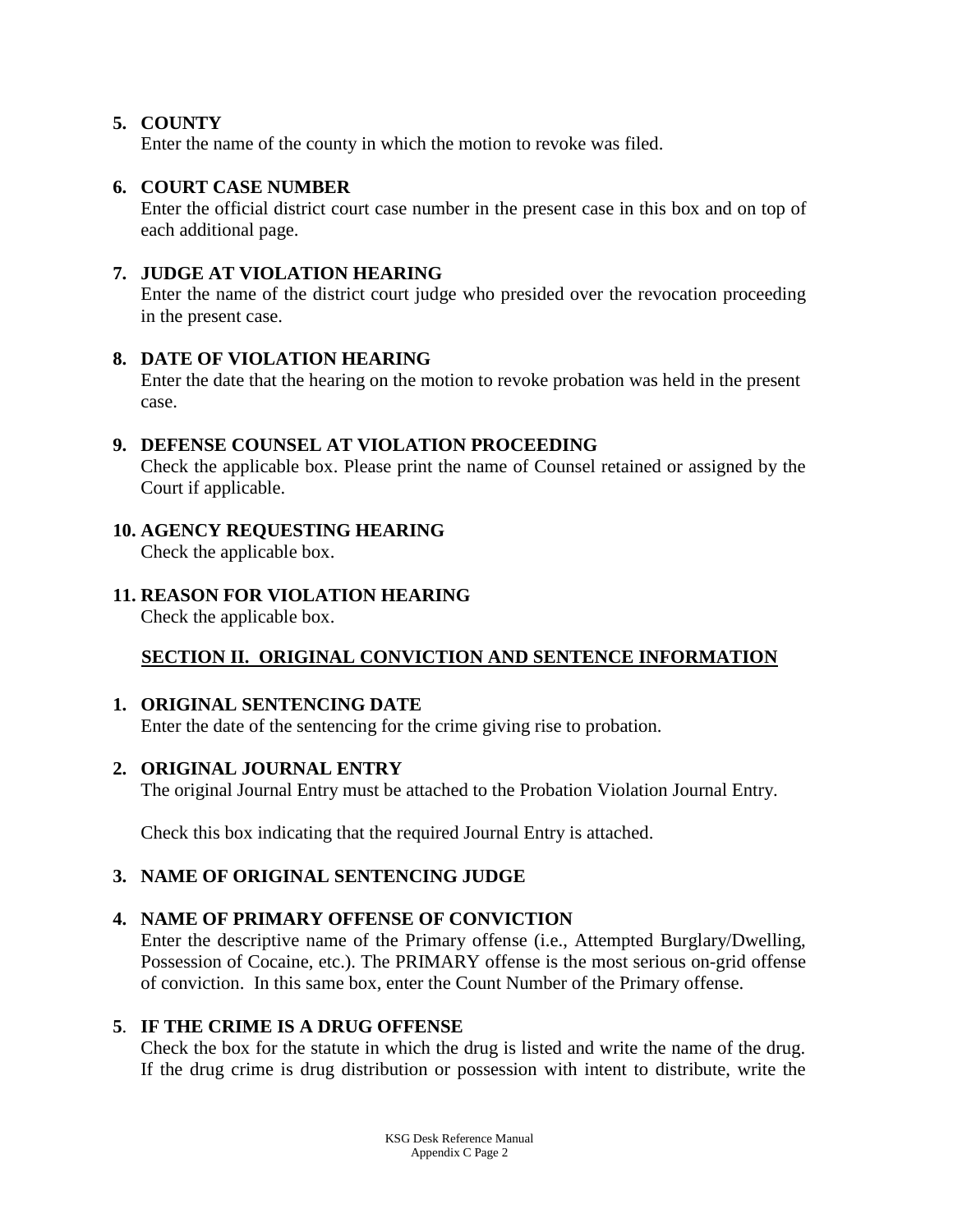quantity of the drug and, if the crime was committed within 1,000 feet of school property, check the appropriate box.

#### **6. K.S.A., TITLE, SECTION, SUBSECTION(S)**

Enter the offense of conviction by proper K.S.A. number and also include all applicable subsections (i.e., a severity level 4, aggravated battery would be K.S.A. 2017 Supp. 21- 5413.) If applicable, check the appropriate box indicating an attempt, a conspiracy, or a solicitation.

## **7. GRADE OF OFFENSE**

Check the appropriate boxes indicating whether the offense is a felony or misdemeanor and insert the appropriate severity level of the felony or class rank of the misdemeanor. Check the appropriate box indicating whether the offense is a person or nonperson offense.

## **8. OFFENSE CATEGORY**

Check the appropriate box indicating whether the offense is on the nondrug or drug grid or if it is a nongrid offense.

# **9. CRIMINAL HISTORY CLASSIFICATION**

Enter the offender's Criminal History Classification for the Primary offense as found by the sentencing court at the time of the original sentencing.

#### **10. IMPRISONMENT TERM PRONOUNCED FOR THIS OFFENSE**

Enter the imprisonment term (in months) that was pronounced for the offense at sentencing.

# **11. POSTRELEASE SUPERVISION TERM**

If prison term is given, postrelease or parole period must be given. Check the appropriate box indicating the term of postrelease supervision or parole imposed for the offense. K.S.A. 2017 Supp. 22-3717(d)(1)(A), (B), (C).

If no postrelease is given, indicate by checking the "No Postrelease" box, however this will not be an available option for crimes committed on and after July 1, 2013.

For more information on Postrelease Supervision, please see Chapter X.

#### **12. PROBATION TERM**

Check the box indicating the length of probation that was originally imposed on the offender. If "Other" is checked, enter the number of months of probation in the space provided.

The sentencing court shall order SB 123 offenders to serve a period of probation pursuant to K.S.A. 2017 Supp. 21-6608.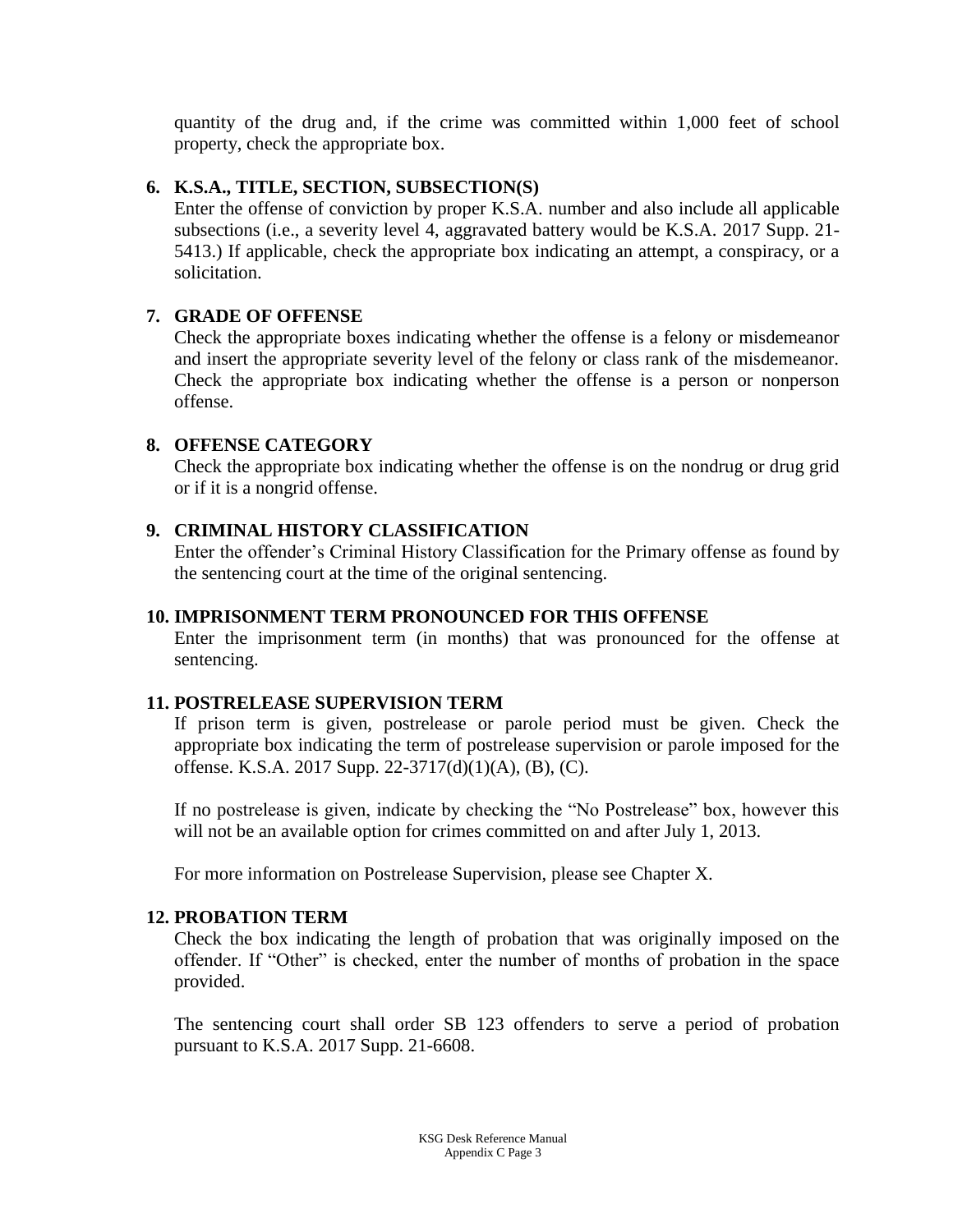#### **13. PRISON TERM**

Enter the total period of imprisonment originally pronounced by the sentencing court for all of the offenses of conviction within the case. If the sentencing court has imposed consecutive sentences, enter the total controlling term of imprisonment pronounced.

#### **CASE NO.**

Please indicate the case number.

#### **SECTION III. VIOLATION SANCTION HISTORY**

Please note the change in the terminology of the word "revoke." Under the framework imposed by 2013 House Bill 2170 and subsequent amendments, a court may no longer revoke and subsequently reinstate probation. Rather, the court may now impose sanctions, lengthen the period of probation or modify the conditions of probation without revocation. "Revocation" now means that the offender is being sent to prison to serve the underlying sentence and will no longer be eligible for reinstatement. For all instances in which the court wants to impose a quick dip or 120/180-day prison sanction, extend the length of probation or modify the conditions or probation, the court should not revoke probation.

#### **For more information on the graduated sanctions, please see Chapter VIII and the Sentencing Commission website:<http://www.sentencing.ks.gov/hb-2170> and [http://www.sentencing.ks.gov/hb-2170/s-sub-for-hb-2448.](http://www.sentencing.ks.gov/hb-2170/s-sub-for-hb-2448)**

#### **List all of the offender's prior probation violation sanctions.**

Section III of the PVJE is to be used to **only** record past violation sanctions, **not** the disposition of the current probation violation(s).

In the left column, check whether the offender has received any previous "Quick Dip" county jail sanctions. Quick dips should be 2 or 3 days in length. Write the length of each sanction in the provided space and check whether the court or the offender's supervising officer imposed each county jail sanction. See K.S.A. 2017 Supp. 22-3716(c).

In the right column, check whether the offender has previously received a 120 or 180-day prison sanction, or both.

In the Comments box, please explain the nature of the previous sanctions. If the offender has previously had any 60-day (or less) county jail sanctions imposed pursuant to K.S.A. 2017 Supp. 21-6604(a)(3) or K.S.A. 2017 Supp. 22-3716(c)(11), please note these in the comments box.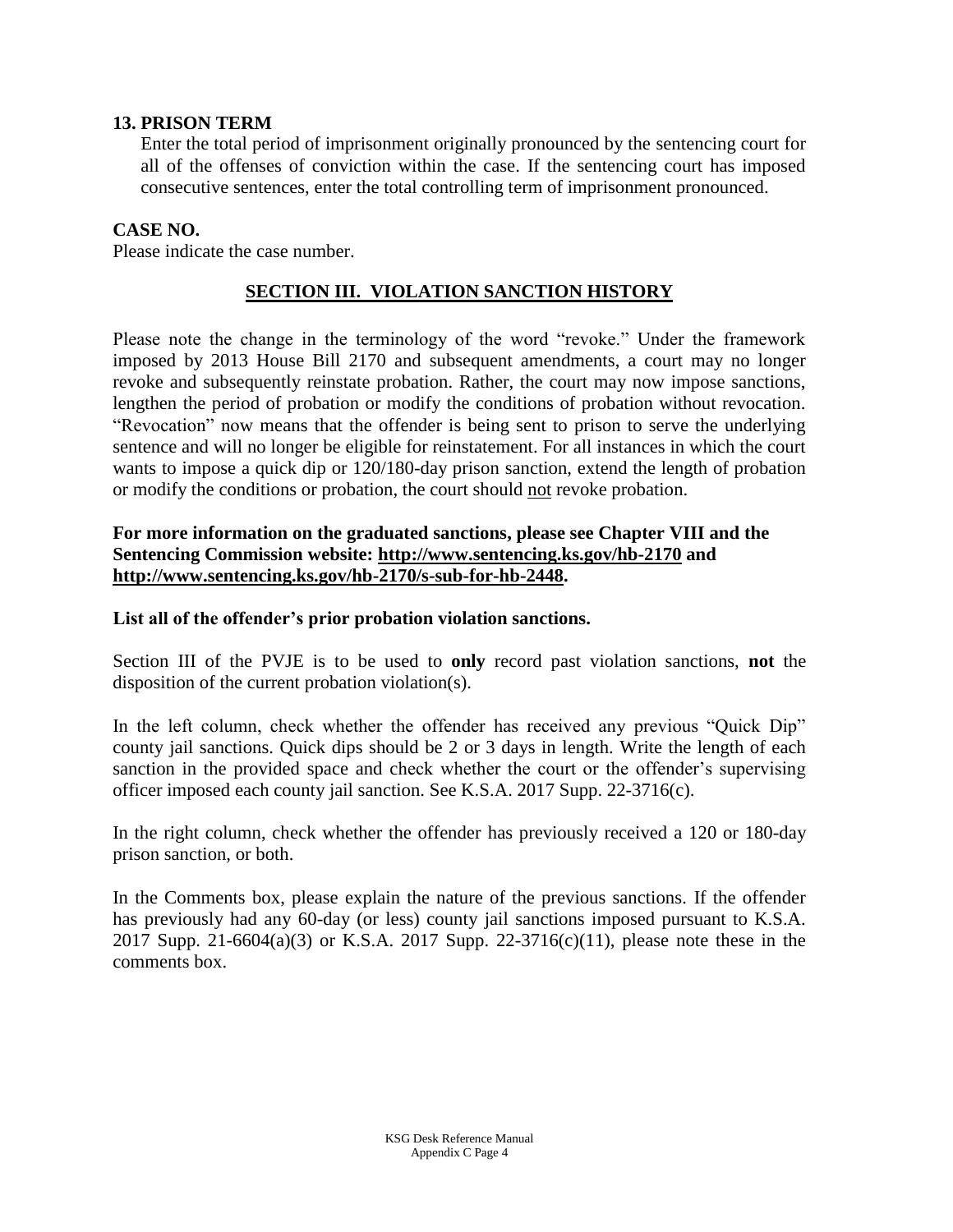# **SECTION IV. DISPOSITION OF THIS VIOLATION HEARING**

Please use the comment boxes as provided to fully explain the nature of the disposition of this hearing.

## **1. DISPOSITION**

Check the appropriate box for the outcome of the revocation hearing. If no probation violation was determined, check "No Violation Determined."

## **VIOLATIONS DETERMINED, PROBATION NOT REVOKED BUT:**

If the court modified the conditions of the offender's probation, mark the applicable box or combination of boxes.

*Note: "Assigned to Conservation Camp per K.S.A. 21-6604(g)" and "KDOC Drug Treatment Program (minimum 120 days)," while authorized by statute, are no longer funded and are therefore, no longer available options.*

# **VIOLATION DETERMINED, PROBATION REVOKED AND DEFENDANT ORDERED TO SERVE:**

If the defendant's probation is revoked, check whether the court imposed the original underlying prison sentence or a modified sentence. If the court imposed a modified sentence, write the length of the sentence in the space provided.

If applicable, check the appropriate box if the court bypassed the graduated sanctions and revoked because:

- o The offender committed a new crime or absconded from supervision (K.S.A. 2017 Supp. 22-3716(c)(8); OR
- o The court found on the record that the safety of the public will be jeopardized or the offender's welfare will not be served by the graduated sanction. (K.S.A. 2017 Supp. 22-3716(c)(9).
- o The offender was on probation due to a dispositional departure (K.S.A. 22-  $3716(c)(9)$ .

# **2. BIDS FEES ORDERED**

K.S.A. 2017 Supp. 22-4529 requires the court to order a \$100 application fee if an offender enlists the services of a BIDS attorney. This is applicable for each probation revocation. However, this amount may be reduced or waived for "manifest hardship". K.S.A. 2017 Supp. 22-4513 provides for BIDS attorney fees to be ordered by the court.

## **3. IF PROBATION WAS REVOKED, MODIFIED OR EXTENDED FOR ANY REASON, PLEASE PROVIDE A BRIEF DESCRIPTION OF THE VIOLATION(S)**

If the offender's probation is revoked, modified, or extended, then briefly describe the nature of the violation or violations.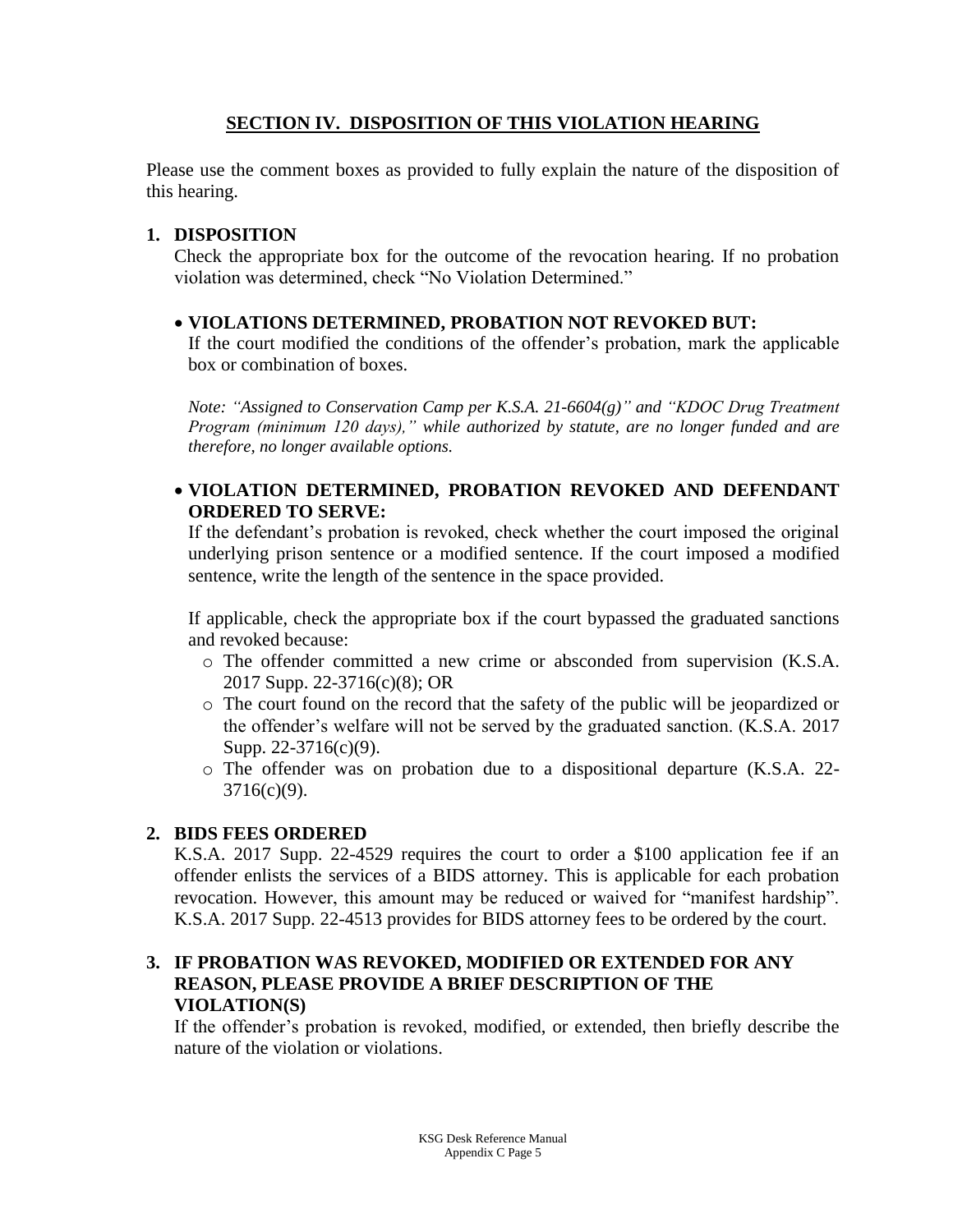# **4. IF PROBATION WAS MODIFIED OR EXTENDED FOR ANY REASON, PLEASE PROVIDE A BRIEF DESCRIPTION OF ANY NEW CONDITIONS IMPOSED**

If the offender's probation is revoked, modified, or extended, describe any new conditions imposed by the sentencing court (i.e., House Arrest, Jail Time, or Electronic Monitoring, etc.)

Conservation Camps and the KDOC Treatment Program are not available at this time.

## **5. INCARCERATION CREDIT**

This box should only be completed if the offender is being revoked to prison.

Enter the number of days of incarceration credit awarded at the original sentencing. Then enter the incarceration credit details for the case from sentencing to present. Enter the location code to indicate the type of location where the offender may have earned incarceration credit while on probation in the current case (to include any KDOC violation sanctions pursuant to K.S.A. 22-3716) and then enter the date range and number of days for which the credit may potentially be awarded. Do this for each separate period of time for which the offender may potentially be awarded credit. For each date range check whether jail credit was "A," actually awarded by the court, or "N," not awarded by the court. From the date ranges and days entered, total the number of days of credit actually awarded while on probation for the current crime and enter that number in the second space provided at the top of the box. Add the number of days of credit awarded at the original sentencing to the total number of days of credit awarded while on probation in the current case to arrive at the total number of days of credit actually awarded.

Enter the revocation date and subtract the "Total Number of Days of Credit Actually Awarded" as determined by the sentencing court, to determine the sentence begins date.

## **6. PRIOR CASE(S) TO WHICH THE CURRENT SENTENCE IS TO RUN CONCURRENT OR CONSECUTIVE**

Enter the Case No., County of conviction, and the Sentence Length of each prior case to which the sentencing court has ordered the sentence in the current case to run either concurrent or consecutive, and then also enter whether the prior case is concurrent or consecutive to the sentence in the current case.

#### **SECTION V. SIGNATURES**

#### **1. JUDGE'S SIGNATURE**

Provide signature and printed name of the Sentencing Judge, as well as the date the Journal Entry of Probation Violation was signed by the judge.